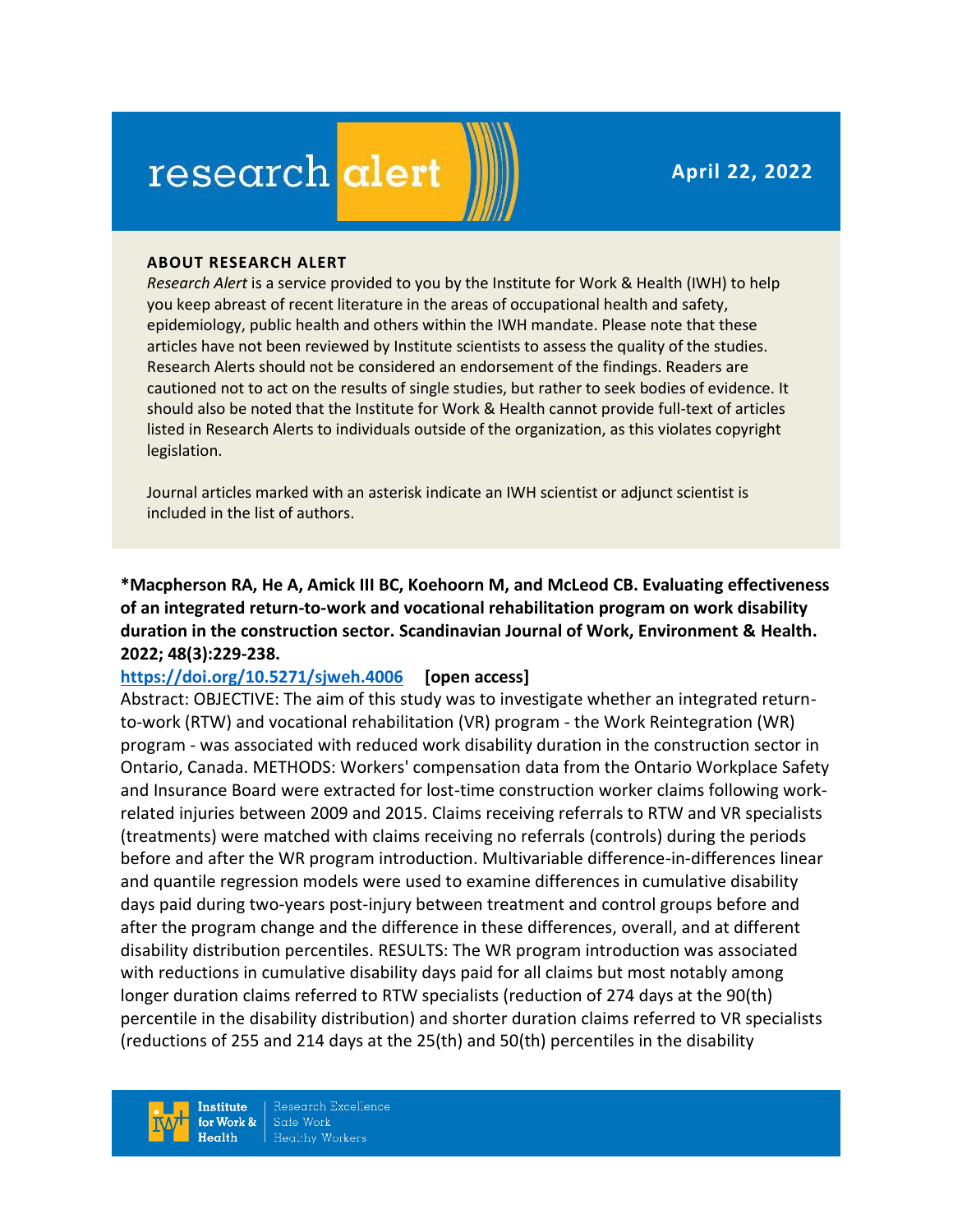distribution, respectively). CONCLUSIONS: The WR program introduction was effective in reducing cumulative disability days paid for construction worker claims but the effects varied at different percentiles in the disability distribution, as well as by specialist referral. The findings highlight the benefits of better integrated RTW and VR services to injured workers in the construction sector

## **\*Sears JM, Edmonds AT, Hannon PA, Schulman BA, and Fulton-Kehoe D. Workplace wellness program interest and barriers among workers with work-related permanent impairments. Workplace Health & Safety. 2022; [epub ahead of print]. <https://doi.org/10.1177/21650799221076872>**

# Abstract: BACKGROUND: Nearly half of U.S. workers have access to workplace wellness programs (WWPs), 58% of workers with access participate. The aim of this study was to assess interest in WWP participation and identify reasons for lack of interest among workers with work-related permanent impairments-a population at elevated risk of adverse health outcomes. METHODS: Workers who returned to work after a work-related permanent impairment were interviewed 11 to 15 months after workers' compensation claim closure. Qualitative content analysis methods were used to code open-ended responses. FINDINGS: Of 560 respondents, 51.4% expressed interest in WWP participation. Numerous adverse health and economic characteristics were associated with WWP interest, for example, interest was expressed by 63.3% of workers reporting fair/poor health status versus 47.1% reporting good/excellent; 56.9% of workers reporting moderate/severe pain versus 41.4% reporting mild/no pain; 64.7% of workers without health insurance versus 50.1% with health insurance; 69.0% of workers reporting depression versus 47.2% without depression; 70.4% of workers reporting obesity versus 48.0% without obesity; and 63.2% of workers often worried about expenses versus 46.9% reporting sometimes/never worried. Specific participation barriers were described by 34.2% of the 272 workers who were not interested. CONCLUSIONS/APPLICATIONS TO PRACTICE: A majority of workers with work-related permanent impairments-particularly those with adverse health and economic characteristicswere interested in WWPs. Many workers who reported no interest cited participation barriers. Further research is needed to determine whether addressing such barriers would enhance equitable access. Those undertaking WWP planning, implementation, and outreach should ensure that WWPs are inclusive and serve workers with disabilities

## **Alif SM, Sim MR, Ho C, and Glass DC. Cancer and mortality in coal mine workers: a systematic review and meta-analysis. Occupational & Environmental Medicine. 2022; 79(5):347-357.**

# **<https://doi.org/10.1136/oemed-2021-107498>**

Abstract: Coal mine workers are exposed to a number of workplace hazards which may increase the risk of cancer and mortality. We conducted a systematic review and metaanalysis to investigate cancer and mortality in coal mine workers We searched in Ovid Medline, PubMed, Embase and Web of Science databases using keywords and text words

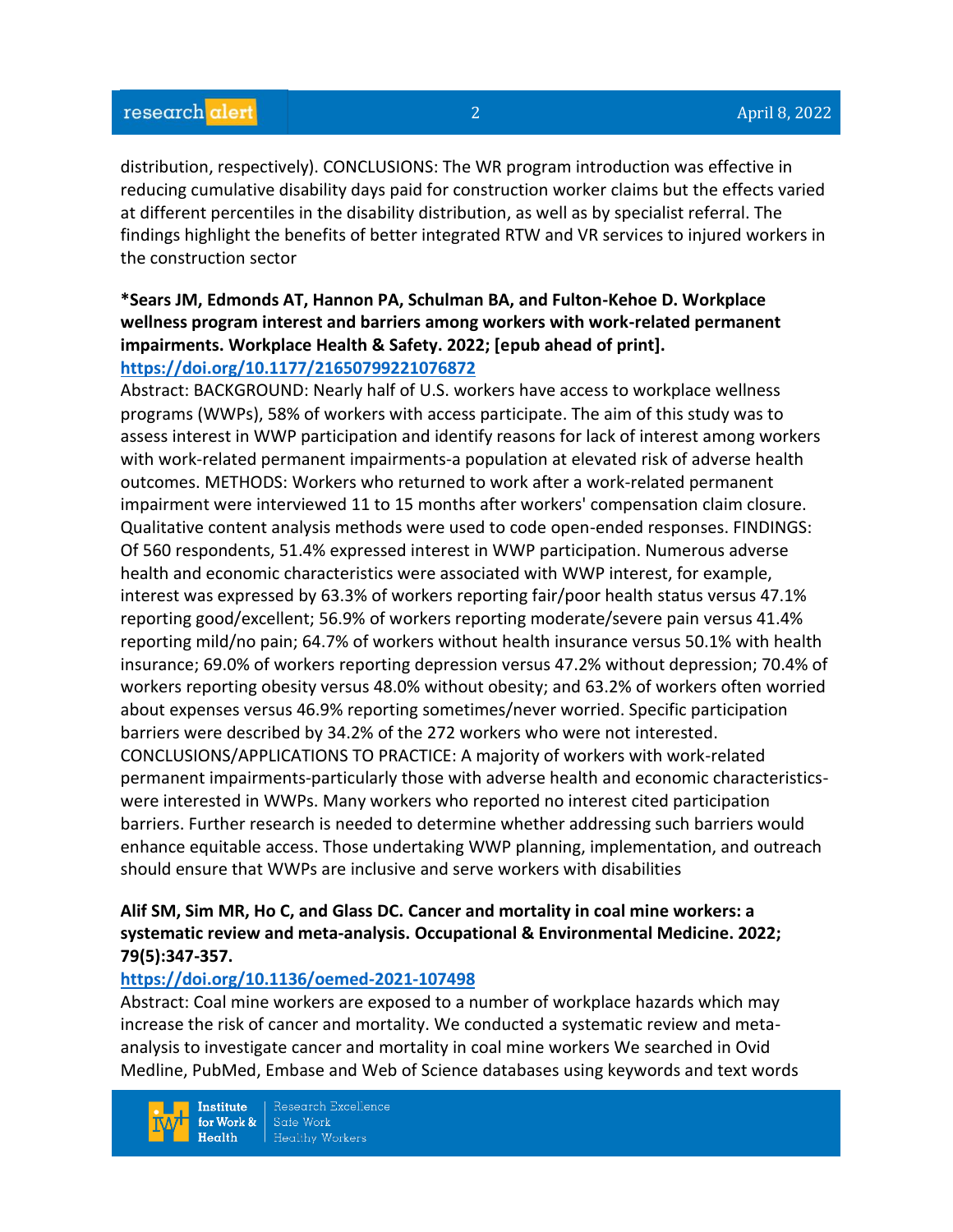related to coal mines, cancer and mortality and identified 36 full-text articles using predefined inclusion criteria. Each study's quality was assessed using the Newcastle-Ottawa Scale. We performed random-effect meta-analyses including 21 of the identified articles evaluating cancer and/or mortality of coal mine workers. The meta-analysis showed an increased risk of all-cause mortality (SMR 1.14, 95% CI 1.00 to 1.30) and mortality from nonmalignant respiratory disease (NMRD) (3.59, 95% CI 3.00 to 4.30) in cohorts with coal workers' pneumoconiosis (CWP). We found a somewhat increased risk of stomach cancer (1.11, 95% CI 0.97 to 1.35) and of mortality from NMRD (1.26, 95% CI 0.99 to 1.61) in the cohorts of coal miners with unknown CWP status. The meta-analysis also showed a decreased risk of prostate cancer and cardiovascular and cerebrovascular mortality among coal miners. This may be a result of the healthy worker effect and possible lower smoking rates, and perhaps also reflect the physically active nature of many jobs in coal mines. The meta-analysis for lung cancer did not show increased risk in coal miners with CWP (1.49, 95% CI 0.70 to 3.18) or for coal miners of unknown CWP status (1.03, 95% CI 0.91 to 1.18). Lower smoking rates in coal mine workers could explain why case-control studies where smoking was controlled for showed higher risks for lung cancer than were seen in cohort studies. Coal mine workers are at increased risk of mortality from NMRD but decreased risk of prostate cancer and cardiovascular and cerebrovascular mortality. Studies of coal mine workers need long-term follow-up to identify increased mortality and cancer incidence

# **Andrade MA, Castro CSM, Batistao MV, Mininel VA, and Sato TO. Occupational profile, psychosocial aspects, and work ability of Brazilian workers during COVID-19 pandemic: IMPPAC cohort. Safety and Health at Work. 2022; 13(1):104-111.**

**<https://doi.org/10.1016/j.shaw.2021.11.004> [open access]**

Abstract: BACKGROUND: The IMPPAC cohort (Implications of the COVID-19 pandemic on psychosocial aspects and work ability among Brazilian workers) seeks to understand the impact of the pandemic on Brazilian workers. This article describes the occupational profile, psychosocial aspects, and work ability determined during the baseline and follow-up measurements of the cohort. METHODS: Workers were invited to participate through media advertisements, social networks, and e-mails. From June to September 2020, 1211 workers were included in the cohort. Follow-up measurements finished on October 2021 with 633 workers. Data were collected through standardized questionnaires using Google Forms. Psychosocial aspects were assessed using the COPSOQ II-Br. Work ability was assessed using the Work Ability Index (WAI). RESULTS: At baseline and follow-up, high proportion of workers were in the risk zone with regard to work pace, emotional work demands, influence on work, work-family conflict, burnout, and stress. Approximately 75% of the workers reported good to excellent work ability at baseline and follow-up. CONCLUSION: The occupational profile, psychosocial aspects, and work ability of Brazilian workers from the IMPPAC cohort were described. Psychosocial aspects and WAI were similar at baseline and follow-up

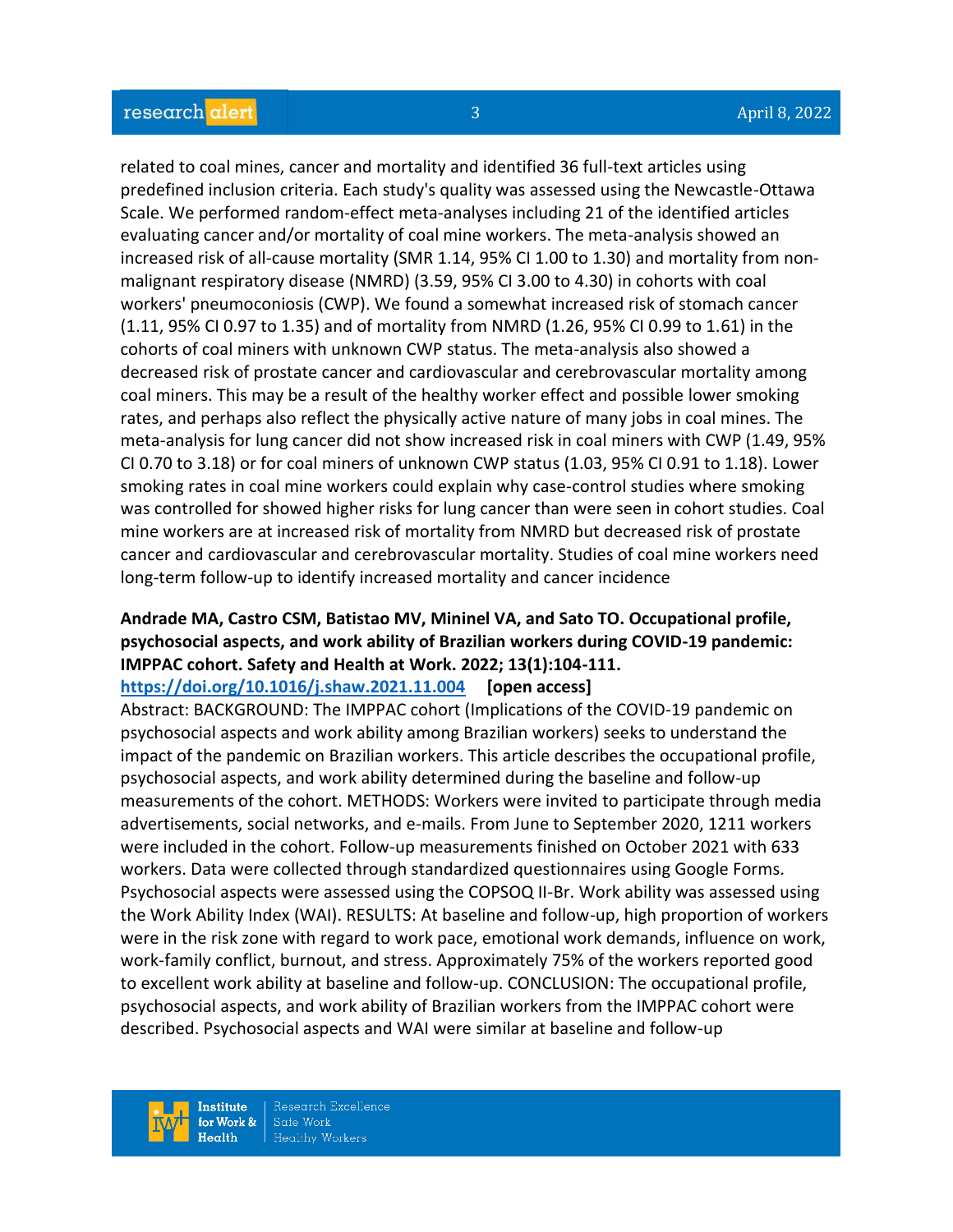**Bijnsdorp FM, van der Beek AJ, Broese van Groenou MI, Proper KI, van den Heuvel SG, and Boot CR. Associations of combining paid work and family care with gender-specific differences in depressive symptoms among older workers and the role of work characteristics. Scandinavian Journal of Work, Environment & Health. 2022; 48(3):190-199. <https://doi.org/10.5271/sjweh.4014> [open access]**

Abstract: OBJECTIVES: This study aims to provide insight into (i) how the combination of paid work and family care is longitudinally associated with gender-related differences in depressive symptoms and (ii) the role of work characteristics in this association. METHODS: Data were derived from STREAM, a Dutch prospective cohort study of older workers aged 45- 64 years. Respondents were included if they were employed in at least one measurement between 2015 and 2017 (N=12 447). Mixed-models were applied to disentangle betweenperson (BP) and within-person (WP) effects of family caregiving on depressive symptoms. Analyses were stratified by gender. Work characteristics (social support, autonomy, emotional and mental workload) were separately added to the multivariable models. RESULTS: For older employees, family caregiving was positively associated with depressive symptoms between and within persons for both women [BP B=0.80, 95% confidence interval (CI) 0.52-1.08; WP B=0.32, 95% CI 0.08-0.56] and men (BP B=0.75, 95% CI 0.45-1.05; WP B=0.25, 95% CI 0.01-0.48). Social support at work reduced the adverse effect of family care on depressive symptoms for women (BP) and men (BP and WP). Emotional workload partly explained the effect of family care for both women and men (BP). CONCLUSIONS: The longitudinal association between family care and mental health was similar for male and female employees. Resources at work (ie, social support) could protect caregiving employees against depressive symptoms. More research is needed regarding the relative impact of the care context compared to the work context of working family caregivers

# **Cherry N, Beach J, and Galarneau JM. Ergonomic demands and fetal loss in women in welding and electrical trades: a Canadian cohort study. American Journal of Industrial Medicine. 2022; 65(5):371-381.**

## **<https://doi.org/10.1002/ajim.23336>**

Abstract: Objectives: To determine the relationship between ergonomic demands of the job at conception and fetal loss (miscarriage or stillbirth). Methods: Women with a welding or electrical trade apprenticeship were identified across Canada for the Women's Health in Apprenticeship Trades-Metal and Electrical study. They completed a reproductive and employment history at recruitment and every 6 months for up to 5 years to provide details on pregnancies and work demands. Job at conception was identified and fetal loss examined in relation to ergonomic exposures/demands, allowing for potential confounders. Results: A total of 885 women were recruited; 447 in welding and 438 in electrical trades. Of these, 574 reported at least one pregnancy. Analysis of 756 pregnancies since the woman started in her trade suggested no increased risk of fetal loss in those choosing welding rather than electrical work. Among 506 pregnancies conceived during a period working in a trade, 148 (29.2%) ended in fetal loss: 31.2% (73/234) in welding, and 27.6% (75/272) in electrical work. Detailed

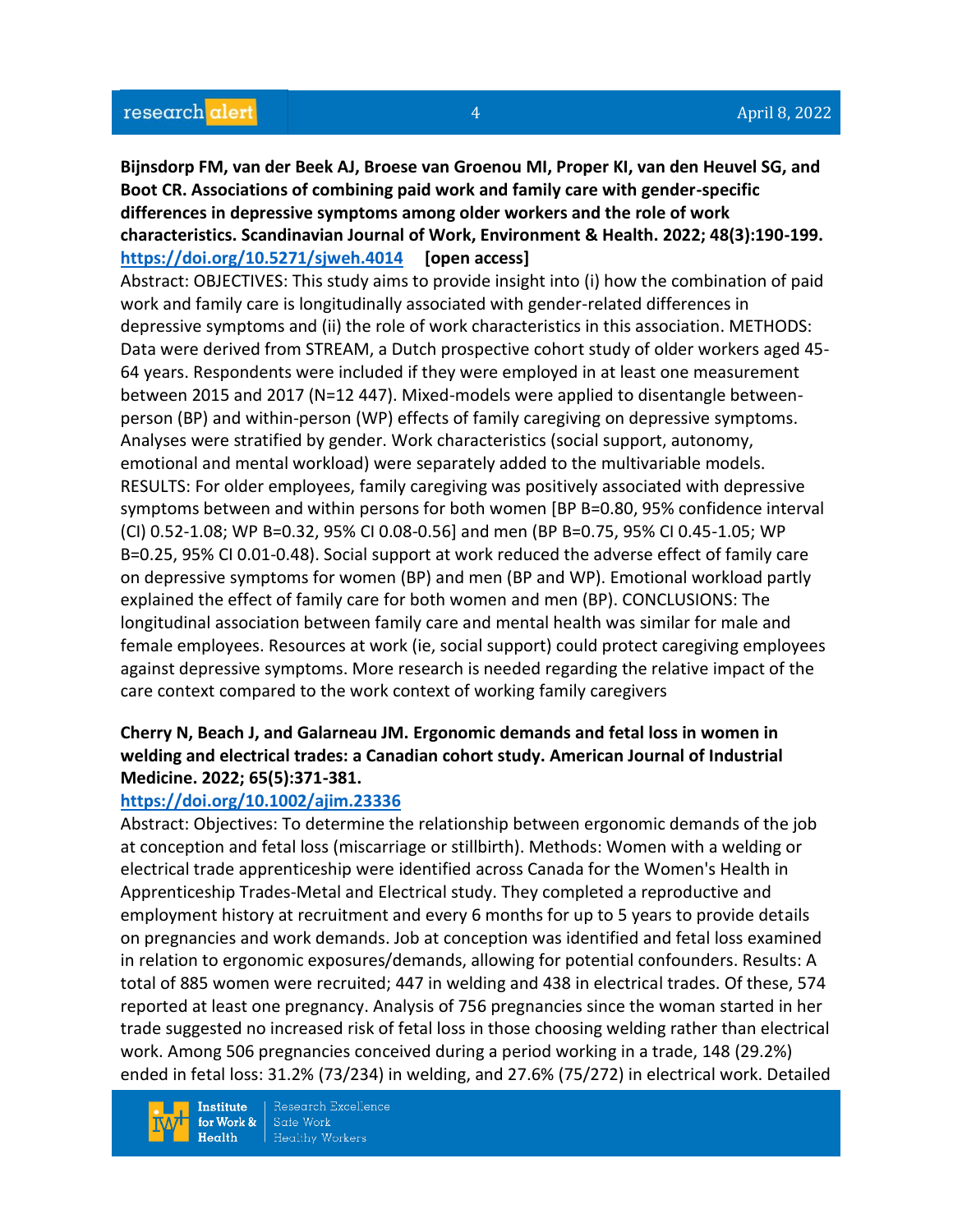exposure information was available for 59% (299/506) of these pregnancies. In welders, the risk of fetal loss was increased with whole-body vibration (prevalence ratio [PR] = 2.14; 95% confidence interval [CI] 1.39-3.31) and hand-arm vibration for > 1 hour/day (PR = 2.15; 95% CI 1.33-3.49). In electrical workers risk increased with more than 8 days working without a rest day (PR = 2.29; 95% CI 1.25-4.17). Local exhaust ventilation reduced risk in welders. Conclusions: There was no significant increase in fetal loss in welding trades compared to electrical work. Vibration, largely from grinding, and extended work rotations appear to be potentially modifiable factors of some importance.

# **Feletto E, Kovalevskiy EV, Schonfeld SJ, Moissonnier M, Olsson A, Kashanskiy SV, et al. Developing a company-specific job exposure matrix for the asbest chrysotile cohort study. Occupational & Environmental Medicine. 2022; 79(5):339-346.**

**<https://doi.org/10.1136/oemed-2021-107438> [open access]**

Abstract: OBJECTIVES: Exposure assessment for retrospective industrial cohorts are often hampered by limited availability of historical measurements. This study describes the development of company-specific job-exposure matrices (JEMs) based on measurements collected over five decades for a cohort study of 35 837 workers (Asbest Chrysotile Cohort Study) in the Russian Federation to estimate their cumulative exposure to chrysotile containing dust and fibres. METHODS: Almost 100 000 recorded stationary dust measurements were available from 1951-2001 (factories) and 1964-2001 (mine). Linear mixed models were used to extrapolate for years where measurements were not available or missing. Fibre concentrations were estimated using conversion factors based on side-by-side comparisons. Dust and fibre JEMs were developed and exposures were allocated by linking them to individual workers' detailed occupational histories. RESULTS: The cohort covered a total of 515 355 employment-years from 1930 to 2010. Of these individuals, 15% worked in jobs not considered professionally exposed to chrysotile. The median cumulative dust exposure was 26 mg/m(3) years for the entire cohort and 37.2 mg/m(3) years for those professionally exposed. Median cumulative fibre exposure was 16.4 fibre/cm(3) years for the entire cohort and 23.4 fibre/cm(3) years for those professionally exposed. Cumulative exposure was highly dependent on birth cohort and gender. Of those professionally exposed, women had higher cumulative exposures than men as they were more often employed in factories with higher exposure concentrations rather than in the mine. CONCLUSIONS: Unique company-specific JEMs were derived using a rich measurement database that overlapped with most employment-years of cohort members and will enable estimation of quantitative exposure-response

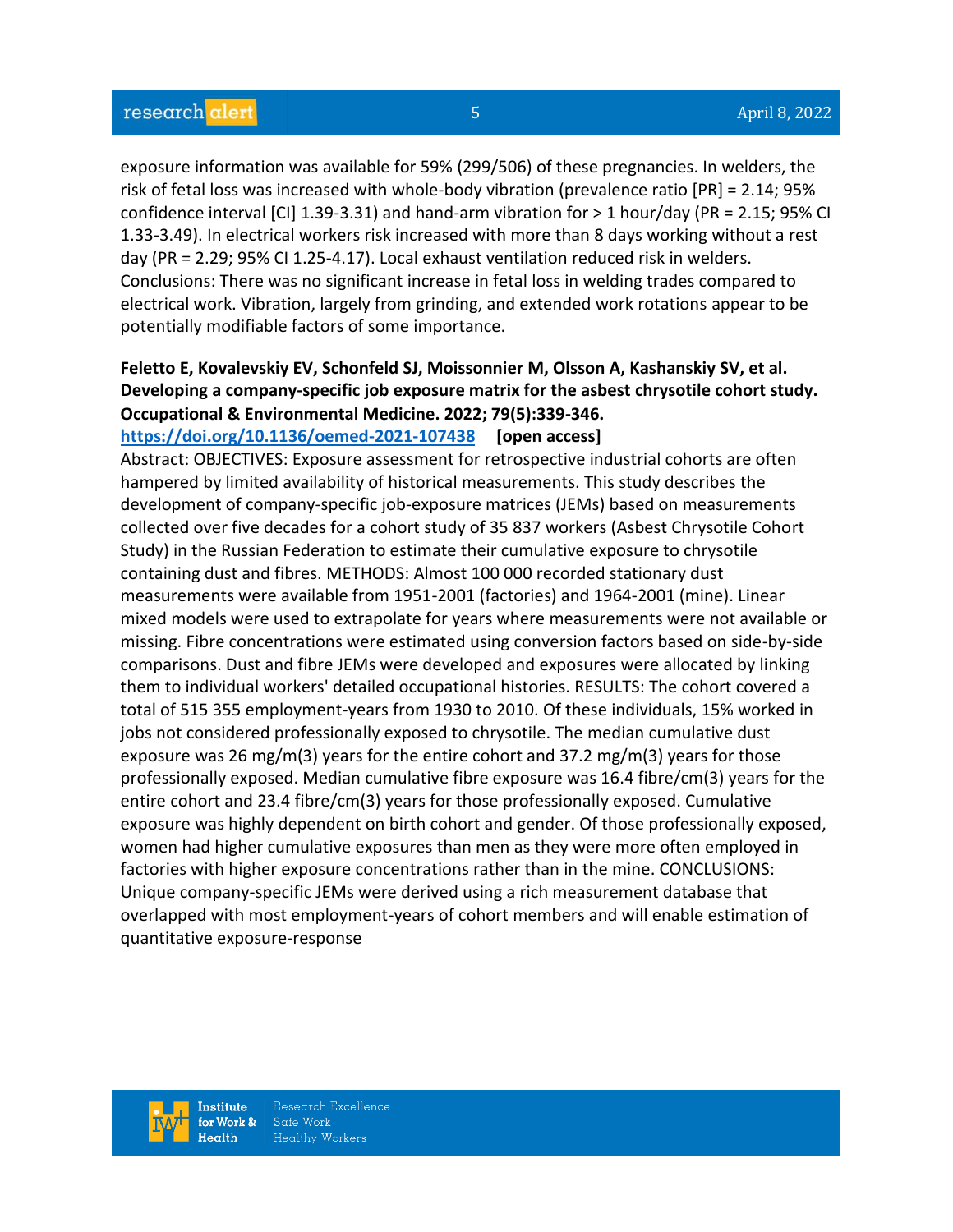**Garza JL, Ferguson JM, Dugan AG, Decker RE, Laguerre RA, Suleiman AO, et al. Investigating the relationship between working time characteristics on musculoskeletal symptoms: a cross sectional study. Archives of Environmental & Occupational Health. 2022; 77(2):141- 148.** 

## **<https://doi.org/10.1080/19338244.2020.1860878>**

Abstract: How working hours are organized can have a substantial effect on workers' health. Using a questionnaire and cross-sectional study design, we evaluated the relationship between working time characteristics, job demands, and health behaviors on musculoskeletal symptoms among 316 Department of Transportation (N = 174) and Department of Corrections (N = 142) workers. Low schedule control was associated with neck/shoulder musculoskeletal symptoms (prevalence ratio: 1.20, 95% confidence interval: 1.06-1.34, p < 0.01), and working long (>48 hours per week) hours more frequently was associated with leg/foot musculoskeletal symptoms (prevalence ratio: 1.26 95% confidence interval: 1.06- 1.50, p = 0.02). Some working time characteristics were associated with musculoskeletal symptoms, and should be taken into consideration as part of interventions to prevent musculoskeletal disorders and promote health of workers.

**Guerin RJ, Glasgow RE, Tyler A, Rabin BA, and Huebschmann AG. Methods to improve the translation of evidence-based interventions: a primer on dissemination and implementation science for occupational safety and health researchers and practitioners. Safety Science. 2022; 152:105763.**

**<https://doi.org/10.1016/j.ssci.2022.105763>** 

# **Kakaraparthi VN, Vishwanathan K, Gadhavi B, Reddy RS, Tedla JS, Samuel PS, et al. Application of the rapid upper limb assessment tool to assess the level of ergonomic risk among health care professionals: a systematic review. Work. 2022; 71(3):551-564. <https://doi.org/10.3233/WOR-210239>**

Abstract: BACKGROUND: Work-related musculoskeletal disorders (WMSDs) and ergonomic risk factors are widespread problems in the healthcare sector. OBJECTIVE: The primary objective of this review is to evaluate the application of the Rapid Upper Limb Assessment (RULA) tool in various healthcare professionals and to assess the level of ergonomic risk among them. METHODS: The databases MEDLINE, EMBASE, CINAHL, LILACS, SCIELO, DOAJ, PubMed, and PEDro were searched with terms associated with ergonomics, assessment, health care providers, risk factors, workplace, and RULA. We reviewed the literature from 2000 to 2020, including studies assessing RULA's effectiveness for evaluating the WMSD's and ergonomic risk in health care practitioners. We excluded the studies which were not open access and freely available. RESULTS: Overall, 757 records were screened; of these 40 potential studies, 13 different healthcare professionals were identified as eligible for inclusion. In most studies, the RULA tool was established as an effective tool in application and evaluating the level of the ergonomic risk among them. CONCLUSIONS: The RULA tool assessed the high ergonomic risk levels in dental professionals and low ergonomic risk levels

Institute for Work &  $Health$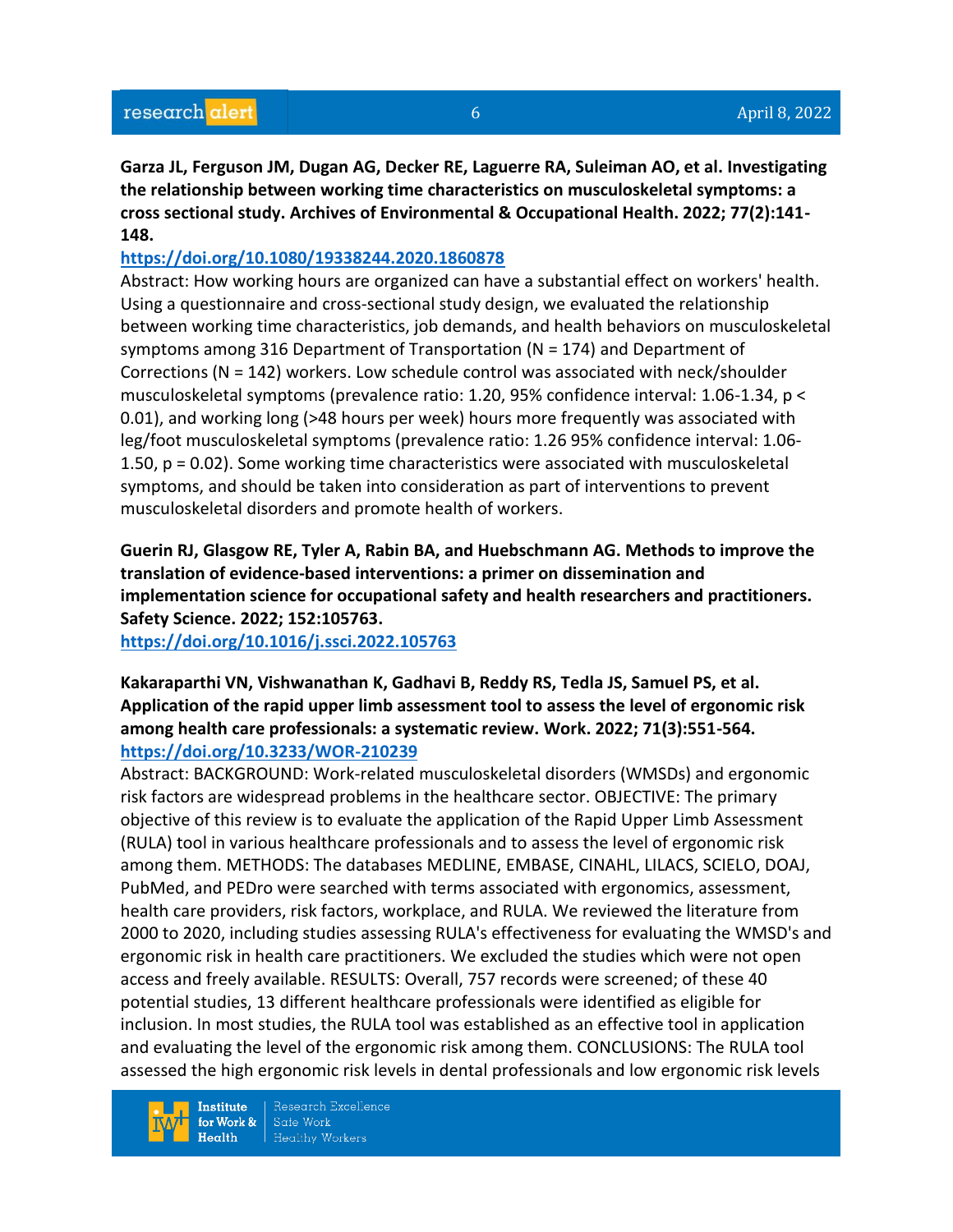in professionals working in the pharmacy department, clearly suggesting potential changes in work postures were necessary to prevent or reduce these risk factors

### **Kang D. Positive factors for return to work after accidents: health awareness, consultation with doctors, and personal characteristics of workers. Safety and Health at Work. 2022; 13(1):32-39.**

#### **<https://doi.org/10.1016/j.shaw.2021.10.001> [open access]**

Abstract: Background Industrial accidents can determine the overall level and quality of the work environment in industries and companies that contribute to national economic development. Korea has transformed the country from an international aid recipient to a donor country, but it has ranked first among the Organisation for Economic Co-operation and Development-member countries in the number of fatal industrial accidents. Little has been known about the policy effects in terms of the workers' insurance for their industrial accidents and rehabilitation. This study raises two research questions about the influence of workers' personal characteristics and vocational rehabilitation services on their return to workplaces. Methods The study implements weighted logistic regression analysis using propensity score matching. This research utilizes the relevant dataset (3,924 persons) of Korea's industrial accident and insurance. Results The findings show that the level of workers' awareness of health recovery and their counseling for rehabilitation by physicians had positive effects on their return to work. Environmental factors such as workers' job stability at the time of industrial accidents and the temporal effects of industrial accidents (e.g., the level of disability, their age) had negative impacts on their return to work. Conclusions These findings have policy implications that the concentration of rehabilitation services for patients who have been mildly affected by industrial accidents would be effective in the short and medium term. The findings also highlight the necessity of ongoing policies about workers' vocational recovery with concrete evidence about policy impacts

# **Kinnunen PM, Matomaki A, Verkola M, Heikinheimo A, Vapalahti O, Kallio-kokko H, et al. Veterinarians as a risk group for zoonoses: exposure, knowledge and protective practices in Finland. Safety and Health at Work. 2022; 13(1):78-85.**

#### **<https://doi.org/10.1016/j.shaw.2021.10.008> [open access]**

Abstract: Background Veterinarians may encounter a variety of zoonotic pathogens in their work. Methods We conducted two cross-sectional questionnaire studies among veterinarians in Finland. Participants were recruited during two Annual Veterinary Congresses. In 2009, 306 veterinarians participated in an extensive questionnaire study, and in 2016, 262 veterinarians participated in a more focused study that included two same questions. Results in 2009, the majority (90.9%) of the participating veterinarians reported having been occupationally exposed to zoonotic pathogens. Zoonotic infections (15.0%), needle stick incidents (78.8%), bites (85.0%), as well as infected skin lesions (24.2%) were reported. In 2009, 8.2% of the participants fully agreed with the statement "I have good knowledge of zoonoses and their prevention"; in 2016, the proportion was 10.3%. The reported use of protective practices and

**Institute** for Work &  $Heath$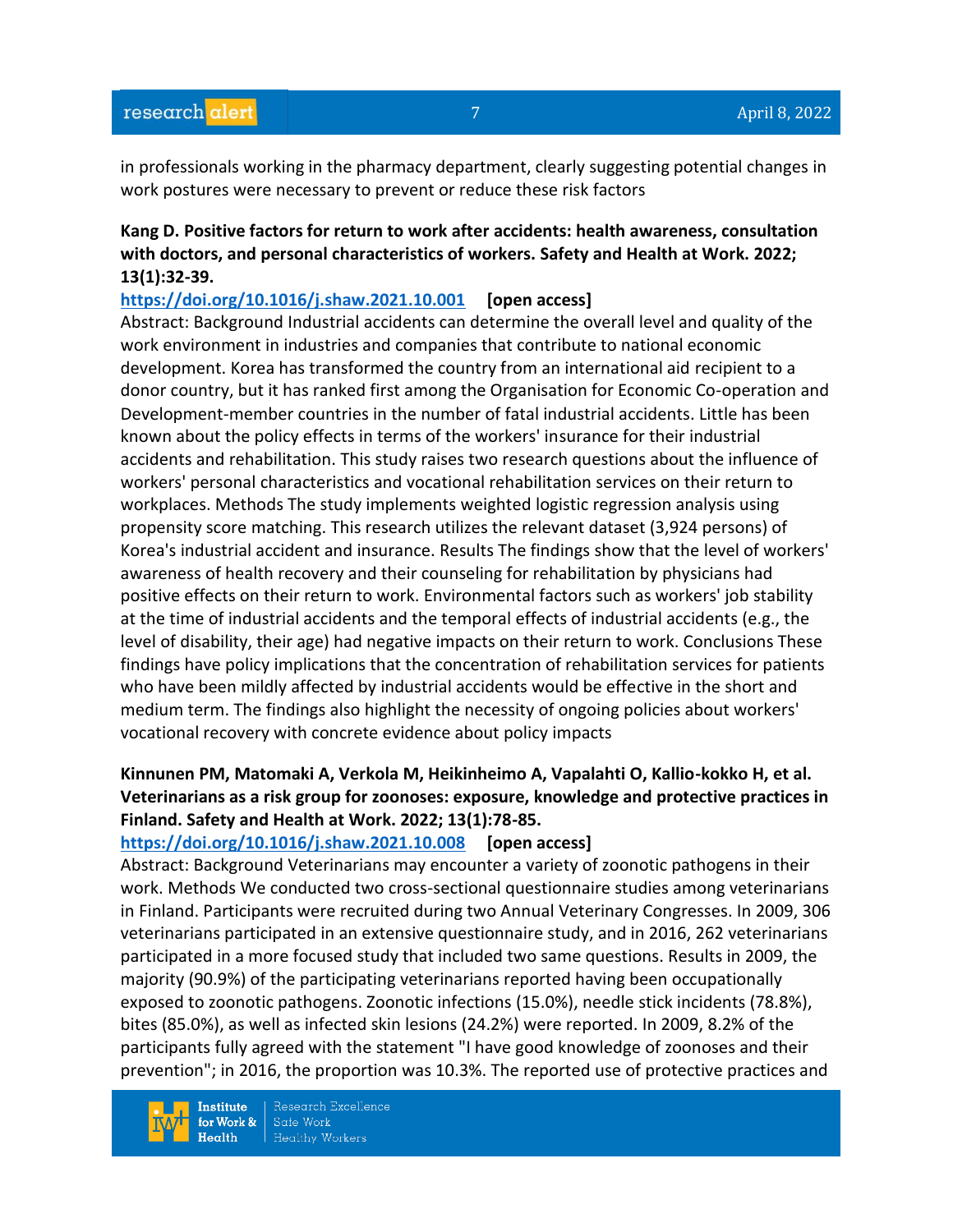personal protective equipment in connection with specific veterinary procedures indicated that there was room for improvement, particularly in protection from pathogens that are transmissible via inhalation and mucous membranes. Conclusion

The results confirm that veterinarians are commonly occupationally exposed to zoonotic pathogens. Education should aim to improve and maintain the knowledge of zoonoses and their prevention. Use of protective practices should be advocated.

# **Manning Hutson M, Hosking SM, Mantalvanos S, Berk M, Pasco J, and Dunning T. What injured workers with complex claims look for in online communities: netnographic analysis. Journal of Medical Internet Research. 2022; 24(4):e17180.**

### **<https://doi.org/10.2196/17180> [open access]**

Abstract: BACKGROUND: Improved understanding of social constructs around injury may help insurance case managers to understand how best to support people after injury. OBJECTIVE: This study sought to explore what people who sustain work-related injuries may seek from online communities. The study highlights potential opportunities for improved engagement with insurance case management practice. METHODS: An observational netnographic analysis was undertaken on anonymous, publicly available messages posted on Australian message boards. All research data were drawn from anonymous, online communities. A person (author SM) with experience of making a claim through an Australian workers' compensation system and online engagement was involved in study conception, design, and analysis. Data were analyzed using NVivo12 in an iterative, multistage process including coding, journaling, and member checking. A total of 141 people were engaged in discussion across 47 threads housed on 4 Australian forums. RESULTS: In this qualitative study, themes emerged from the data, describing how injured workers use online communities to help make decisions, get support, and solve problems. The key motivators for action and engagement were seeking information, connection, or justice. Establishment of relationships was a key mediator of each of these parameters. CONCLUSIONS: Some work-related injuries may involve medical and medicolegal complexity as well as changed lifestyle and routine during convalescence and recovery. The mechanism used by some injured workers to seek information and problem solve suggests a capacity for self-management and self-care after work-related injury. Netnography provides information on a community that may not regularly engage with research because of the complexity of their situation and their vulnerability

# **Norasi H, Tetteh E, Sarker P, Mirka GA, and Hallbeck MS. Exploring the relationship between neck flexion and neck problems in occupational populations: a systematic review of the literature. Ergonomics. 2022; 65(4):587-603.**

#### **<https://doi.org/10.1080/00140139.2021.1976847>**

Abstract: A systematic review was conducted to evaluate the relationship between occupational neck flexion angles and neck problems. The synthesised findings were used to answer three research questions: (1) Is there a positive/negative relationship between neck

**Institute** for Work &  $Heath$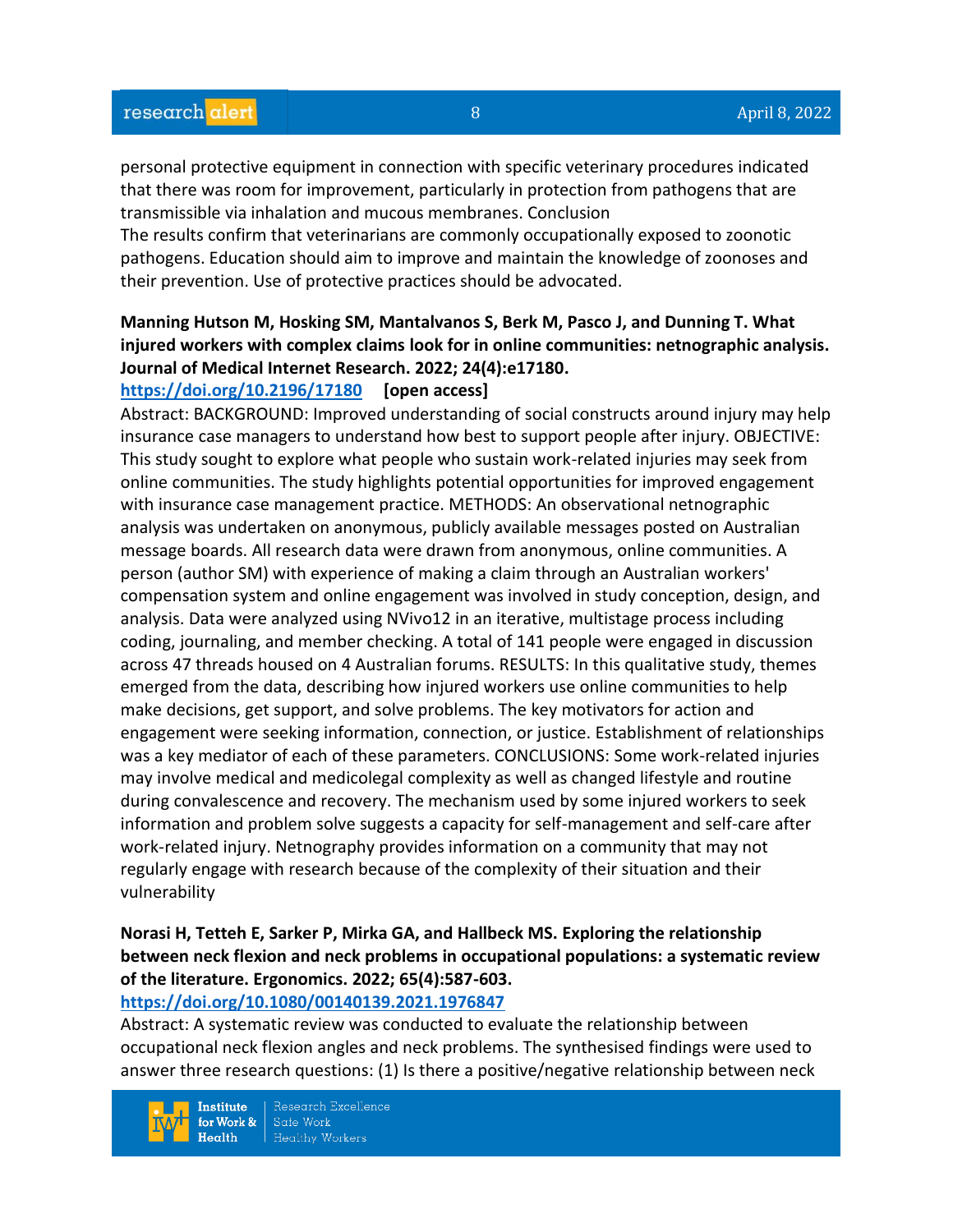flexion and neck problems? (2) What is the appropriate angular threshold for neck flexion as a risk factor for neck problems? (3) What are the gaps in our current knowledge? A review of 21 papers revealed (1) a consistent positive correlation between neck flexion and neck problems, and (2) a neck flexion angle of 20° as the most evidence-based (not necessarily the best) cut-off angle separating high- and low-risk neck flexion postures. Future research should focus on the (1) continuous collection of three-dimensional neck postures through longitudinal studies to quantify cumulative exposures of neck postures, and (2) development of standard descriptions of 'neck problems' and 'neck flexion' to facilitate the development of a dose-response relationship. Practitioner summary: Practitioners depend on thresholds for evaluating neck postural exposure using work assessment tools; however, the scientific basis for this is unclear. This systematic review investigated the angular threshold for neck flexion and found 20° of neck flexion with the greatest evidence-based support as the threshold for high-risk neck postural exposure.

# **Roczniewska M, Smoktunowicz E, Calcagni CC, von Thiele Schwarz U, Hasson H, and Richter A. Beyond the individual: a systematic review of the effects of unit-level demands and resources on employee productivity, health, and well-being. Journal of Occupational Health Psychology. 2022; 27(2):240-257.**

#### **<https://doi.org/10.1037/ocp0000311>**

Abstract: Creating sustainable employment-that is, a condition in which employees remain productive but also enjoy good health and well-being-is a challenge for many organizations. Work environment factors are major contributors to these employee outcomes. The job demands-resources model categorizes work environment factors into demands versus resources, which are, respectively, detrimental versus beneficial to employee outcomes. Although conceptualized as workplace factors, these job characteristics have been studied mostly at an individual level. Therefore, their roles at the supraindividual level (i.e., any workunit level above an individual, such as group or organization) for employee productivity, health, and well-being remains unclear. The aim of this systematic review is to synthesize evidence concerning job resources and job demands at the supraindividual level and their relationships to productivity, health, and work-related well-being. The review covers articles published through December 2018. In total, 202 papers met the inclusion criteria. We found stronger support for the beneficial roles of supraindividual job resources than for the detrimental roles of job demands for productivity and work-related well-being. Regarding health, most of the relationships were found to be nonsignificant. To conclude, this review demonstrates that, at the supraindividual level, the motivational path has received more support than the health impairment path. Based on these findings, we provide recommendations for further research and practice. (PsycInfo Database Record (c) 2022 APA, all rights reserved)

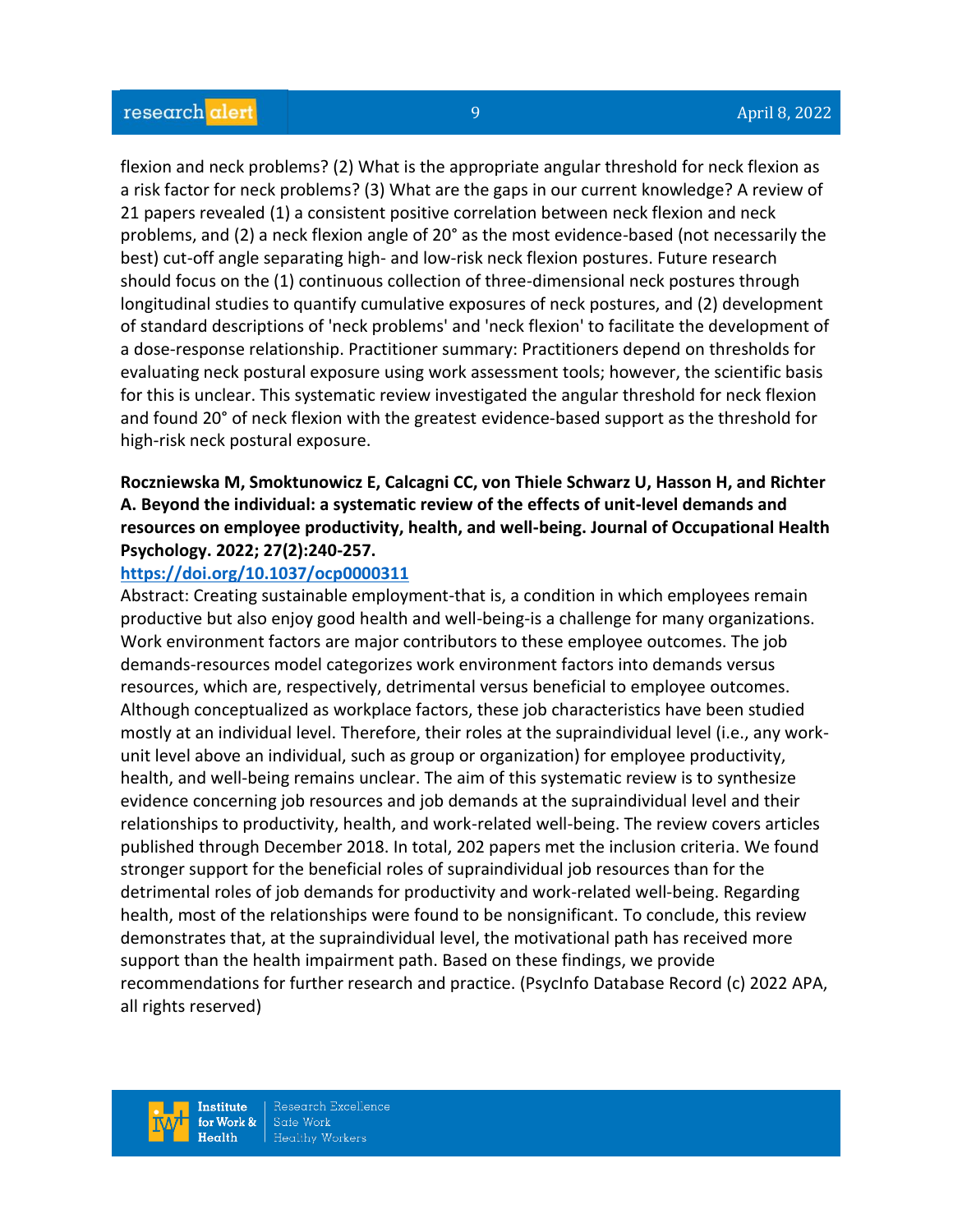**Sarfraz M, Hafeez H, Abdullah MI, Ivascu L, and Ozturk I. The effects of the COVID-19 pandemic on healthcare workers' psychological and mental health: the moderating role of felt obligation. Work. 2022; 71(3):539-550.** 

### **<https://doi.org/10.3233/WOR-211073>**

Abstract: BACKGROUND: The ravages of COVID-19 have created a worldwide emergency in healthcare units. Under these circumstances, the perception of an infection threat is primarily affecting the employees' performance in reducing contagion effects. OBJECTIVE: The purpose of this study is to develop substantial measures of support for healthcare employees to maintain adequacy in job performance. METHODS: Data were collected from state-owned hospitals in Pakistan to test the current study's proposed model. We applied structural equation modeling through a partial least square regression in addition to the blindfolding approach in Smart-PLS. Confirmatory factor analysis was also employed to measure the study's validity. RESULTS: The current study's findings show that the perception of a threat from COVID-19 and the inadequate protective measures have influenced frontline healthcare workers' performance levels. The mediating path of depression symptoms indicated the threat of COVID-19 and the absence of protective measures as potential determinants of poor performance. However, an employee's ability to feel obligated toward their job duties reduces the effect of depression on employee performance. CONCLUSION: The current model highlights an individual's feelings of obligation to maintain their performance level by minimizing the effect of depression and professional anxiety. The present study extensively described the psychological constraints healthcare workers are facing during the current pandemic. Current research addressing healthcare employees' mental health is vital for better prevention and control during pandemic circumstances. The current study's findings extend the emerging understanding of employee psychology in such circumstances

**Shifrin NV and Michel JS. Flexible work arrangements and employee health: a meta-analytic review. Work and Stress. 2022; 36(1):60-85. <https://doi.org/10.1080/02678373.2021.1936287>** 

**Vosoughi S, Alimohammadi I, Hosseini AF, and Sedghi Noushabadi Z. Relationship between risk perception toward hearing conservation and using hearing protection devices among offset printing workers in Tehran province, Iran. Archives of Environmental & Occupational Health. 2022; 77(4):338-344.** 

#### **<https://doi.org/10.1080/19338244.2021.1893630>**

Abstract: The way workers perceive noise exposure can play an important role in the adoption of safety behaviors. Therefore, the determination of the relationship among risk awareness, behavior, and exposure can be an extremely important issue in controlling noise exposure. The aim of this study was to investigate the association between risk perception and practice of workers. Workers from 16 printing houses in Tehran province participated in present study. A questionnaire was used for determining the level of risk perception and